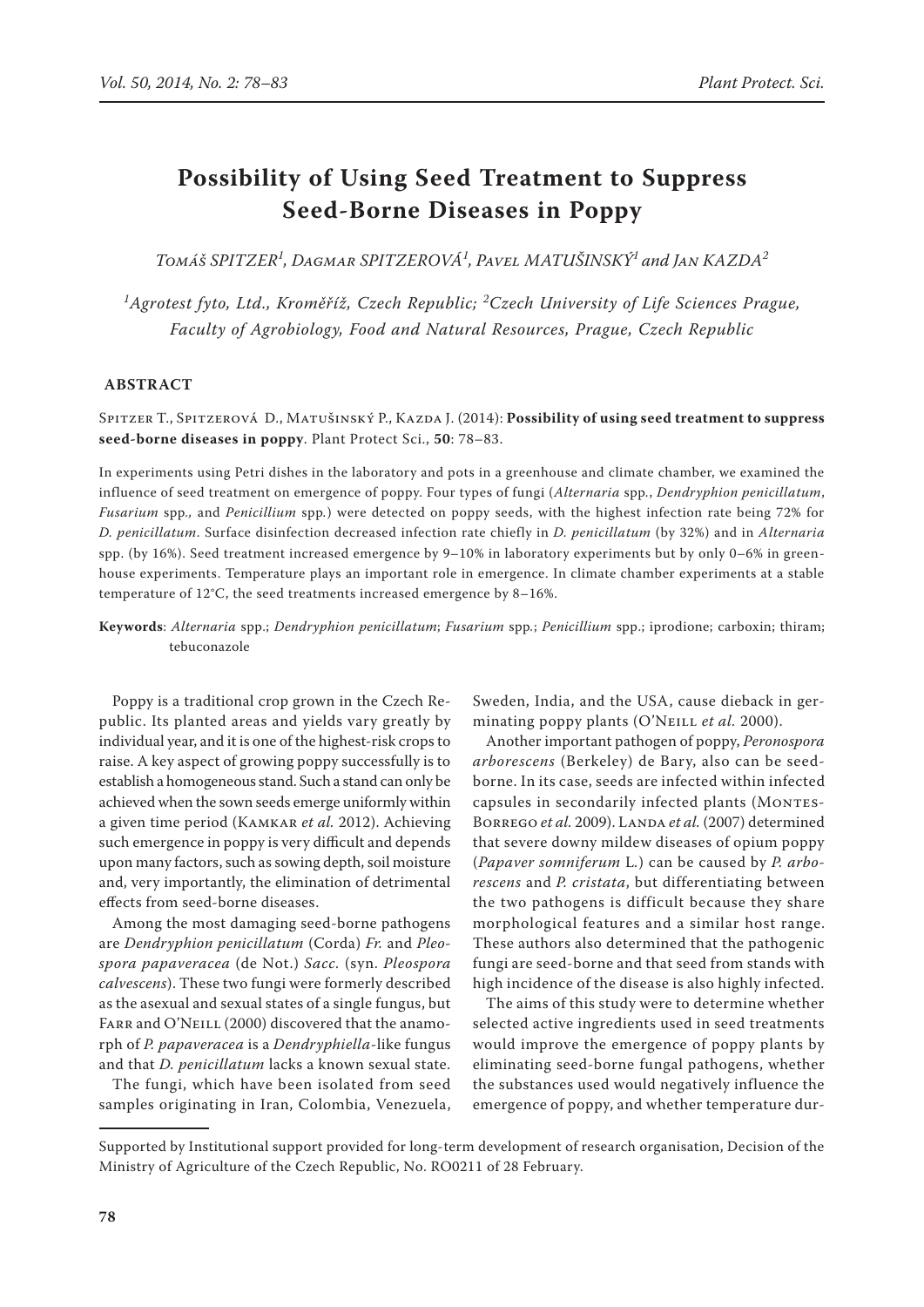ing poppy germination affects the investigated fungal pathogens. The ultimate aim, therefore, was to determine the effectiveness of such seed treatment.

## **MATERIAL AND METHODS**

Poppy seeds of the Marathon cultivar harvested from a common stand not treated with fungicides were used in the experiments.

BD Sabouraud Glucose Agar (Becton, Dickinson and Company, Franklin Lakes, USA), which is used for isolating and cultivating mould in the medical field, was utilised for determining the species representation of phytopathogenic fungi on poppy seeds used in the experiments, as well as the infection rates of individual seeds. A high glucose concentration is advantageous for the growth of fungi, while it prevents poppy seeds from taking up water and thus from germinating. Fifty seeds were planted on Petri dishes without surface disinfection and the same number after double surface disinfection using SAVO disinfecting agent (Bochemie, Bohumín, Czech Republic), which contains 5% sodium hypochlorite (NaClO), in order to determine the fungal species spectrum on the seeds and whether certain fungi grow into the seeds or only adhere to the surface.

The influence of seed treatment was determined in the three following types of experiments:

*Laboratory tests in Petri dishes (10 cm diameter) on wet filter paper*. Three series of identical tests were performed, always planting 100 seeds in four repetitions for each experimental variant on Whatman No. 1 filter paper (GE Healthcare Life Sciences). The experiments were conducted at the temperature of 22°C. The results were evaluated according to International Seed Testing Association (2011) methodology 5 and 8 days after planting. After 5 days, the seeds were divided into two categories for evaluation: germinated (plants with formed cotyledons) and not germinated. In the second evaluation after 8 days, three categories were formed: germinated, not germinated, and underdeveloped plants. Underdeveloped plants were considered to be those which had markedly fallen behind in their development or which had not formed a root. In the control sample, plants which formed a root and a base of the cotyledons, but were very quickly destroyed by fungal pathogens, and mainly by the species *D. penicillatum*, were also considered as underdeveloped.

*Greenhouse experiments in small (10 × 10 cm) pots*. Fifty poppy seeds were planted in each pot and these were placed in a greenhouse at the temperature of Table 1. A list of applied active ingredients

| Active ingredient     | Content           | Note                        |
|-----------------------|-------------------|-----------------------------|
| Iprodione             | 50%               | registered<br>for poppy     |
| Carboxin + thiram     | $200 g + 200 g/l$ | not registered<br>for poppy |
| Tebuconazole + thiram | $15 g + 500 g/l$  | not registered<br>for poppy |

18–20°C. Each variant was planted in four repetitions. Potting soil type B was used, which is a mixture of 990.5 l transitory and marsh peat + 2 l of chemical fertiliser (brand Cererit,  $8:13:11$ ) + 7.5 l CaCO<sub>3</sub> per kilolitre. Only one evaluation was performed, that being 14 days after planting, in the phase when the poppy plants were forming cotyledons.

*Low-temperature tests*. These were basically identical to the greenhouse tests, except that after planting the seeds in the pots were placed into a low-temperature chamber where a 12°C temperature was maintained and the light cycle was set to 12 h day and 12 h dark. Just one evaluation was performed, that being 14 days after planting, in the phase when the poppy plants were forming cotyledons (Table 1).

*Statistical analysis*. STATISTICA, Version 7.0 software package (StatSoft, Tulsa, USA) was used for statistical analysis by regression and Analysis of Variance (ANOVA).

#### **RESULTS**

Table 2 summarizes the infection rates and species spectrum for fungi detected on glucose agar among poppy seeds used in the experiments. Four types of fungi were detected: *Alternaria* spp., *Dendryphion penicillatum*, *Fusarium* spp., and *Penicillium* spp. At 72% (36 seeds infected out of 50), the infection rate by *D. penicillatum* could be considered high. The infection rate for *Penicillium* spp. was 40% (20 seeds out of 50), and for *Alternaria* spp. it was 44% (22 seeds out of 50). *Fusarium* spp. infection occurred at a low rate of 14% (7 seeds out of 50). In a number of cases, mixed infection by several species of fungi occurred in individual seeds. Only one seed was found to be wholly uninfected by fungal pathogens.

After surface disinfection of the seeds, their infection rates markedly decreased. This was especially the case in relation to *D. penicillatum* (40% final infection rate, reduction by 32 percentage points vs. seeds not disinfected) and *Alternaria* spp. (28% final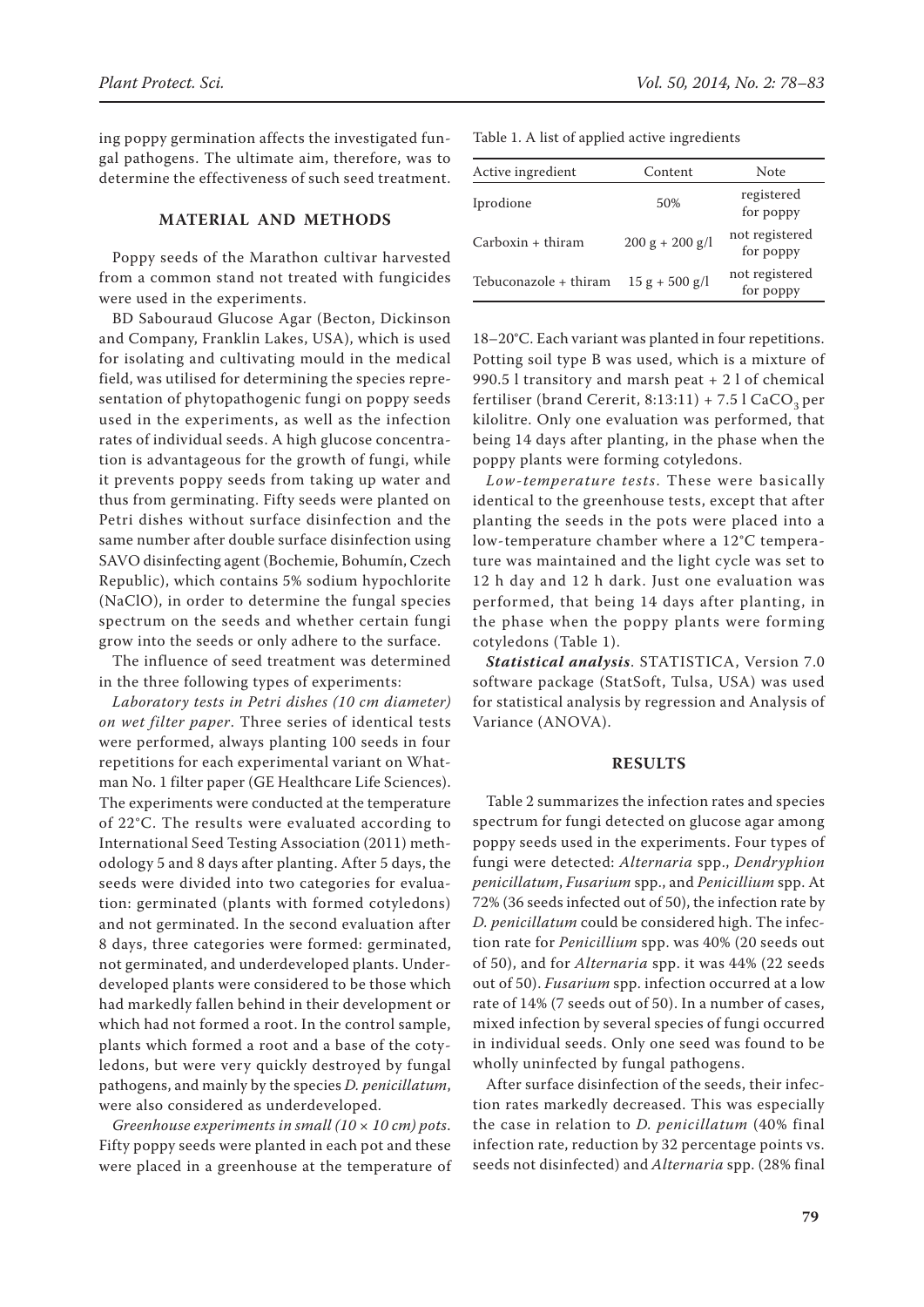| No. of tested seeds                       | No infection | Alternaria sp. | D. penicillatum | <i>Fusarium</i> sp. | Penicillium sp. |  |  |
|-------------------------------------------|--------------|----------------|-----------------|---------------------|-----------------|--|--|
| <b>Control</b> (no surface sterilisation) |              |                |                 |                     |                 |  |  |
| 50                                        |              | 22             | 36              |                     | 20              |  |  |
| $2 \times$ Savo (NaClO 4.8% of active Cl) |              |                |                 |                     |                 |  |  |
| 50                                        | 16           | 14             | 20              |                     |                 |  |  |

Table 2. Comparison of occurrence of fungal species on poppy seeds on osmotic agar without and with surface sterilisation

Numbers indicate the frequencies of individual fungi, some seeds were infected by more fungi species

infection rate, reduction by 16 percentage points). For *Penicillium* spp. and *Fusarium* spp. the final rates were identical to those for the variants without surface disinfection. The number of seeds with no fungal pathogens also increased, to sixteen.

The results of the laboratory experiments are summarised in Table 3 (evaluation after 5 days) and Table 4 (evaluation after 8 days). Little or no improvement in germination was observed when evaluating the treated seeds 5 days after planting, and the larger application rate of an active ingredient worked better only in the case of tebuconazole + thiram (improvement by 5% vs. the control). Evaluation after 8 days better indicated the seed treatment to have had a significant effect, especially because in the control samples part of the germinated plants had died by that time due to *D. penicillatum* infection while this did not occur in the treated variants. The reduction

Table 3. Results of laboratory assays (the first term of evaluation), of greenhouse experiment, and of cold test (at 12°C)

|                                     |                        | Experiments I-III      |              |                            |              |  |
|-------------------------------------|------------------------|------------------------|--------------|----------------------------|--------------|--|
| Variant                             | Dose                   | germinated<br>(number) | % of control | non-germinated<br>(number) | % of control |  |
| Laboratory assays <sup>a</sup>      |                        |                        |              |                            |              |  |
| Control - untreated                 |                        | 65                     | 100          | 35                         |              |  |
| Iprodione                           | $2000$ g/t seeds       | 67                     | 103          | 33                         | 94           |  |
| $Carboxin + thiram$                 | $200 + 200$ g/t seeds  | 66                     | 102          | 34                         | 97           |  |
| $Carboxin + thiram$                 | $400 + 400$ g/t seeds  | 65                     | 100          | 35                         | 100          |  |
| Tebuconazole + thiram               | $15 + 500$ g /t seeds  | 65                     | 100          | 35                         | 100          |  |
| Tebuconazole + thiram               | $30 + 1000$ g /t seeds | 68*                    | 105          | $32*$                      | 91           |  |
| Greenhouse experiments <sup>a</sup> |                        |                        |              |                            |              |  |
| Control - untreated                 |                        | 36                     | 100          | 14                         | 100          |  |
| Iprodione                           | $2000$ g/t seeds       | 34                     | 94           | 16                         | 114          |  |
| $Carboxin + thiram$                 | $200 + 200$ g/t seeds  | 36                     | 100          | 14                         | 100          |  |
| $Carboxin + thiram$                 | $400 + 400$ g/t seeds  | $38*$                  | 106          | $12*$                      | 86           |  |
| Tebuconazole + thiram               | $15 + 500$ g /t seeds  | 37                     | 103          | 13                         | 93           |  |
| Tebuconazole + thiram               | $30 + 1000$ g /t seeds | 36                     | 100          | 14                         | 100          |  |
| Cold test <sup>b</sup>              |                        |                        |              |                            |              |  |
| Control - untreated                 |                        | 37                     | 100          | 13                         | 100          |  |
| Iprodione                           | $2000$ g/t seeds       | 40                     | 108          | 10                         | 77           |  |
| $Carboxin + thiram$                 | $200 + 200$ g/t seeds  | $43**$                 | 116          | $7***$                     | 54           |  |
| $Carboxin + thiram$                 | $400 + 400$ g/t seeds  | $42*$                  | 114          | $8*$                       | 62           |  |
| Tebuconazole + thiram               | $15 + 500$ g /t seeds  | $42*$                  | 114          | $8*$                       | 62           |  |
| Tebuconazole + thiram               | $30 + 1000$ g /t seeds | $42*$                  | 114          | $8*$                       | 62           |  |

\*significant at 0.05 probability level; \*\* significaqnt at 0.01 probability level; <sup>a</sup>100 poppy seeds were sown in four replications in each experiment; <sup>b</sup>50 poppy seeds were sown in four replications in each experiment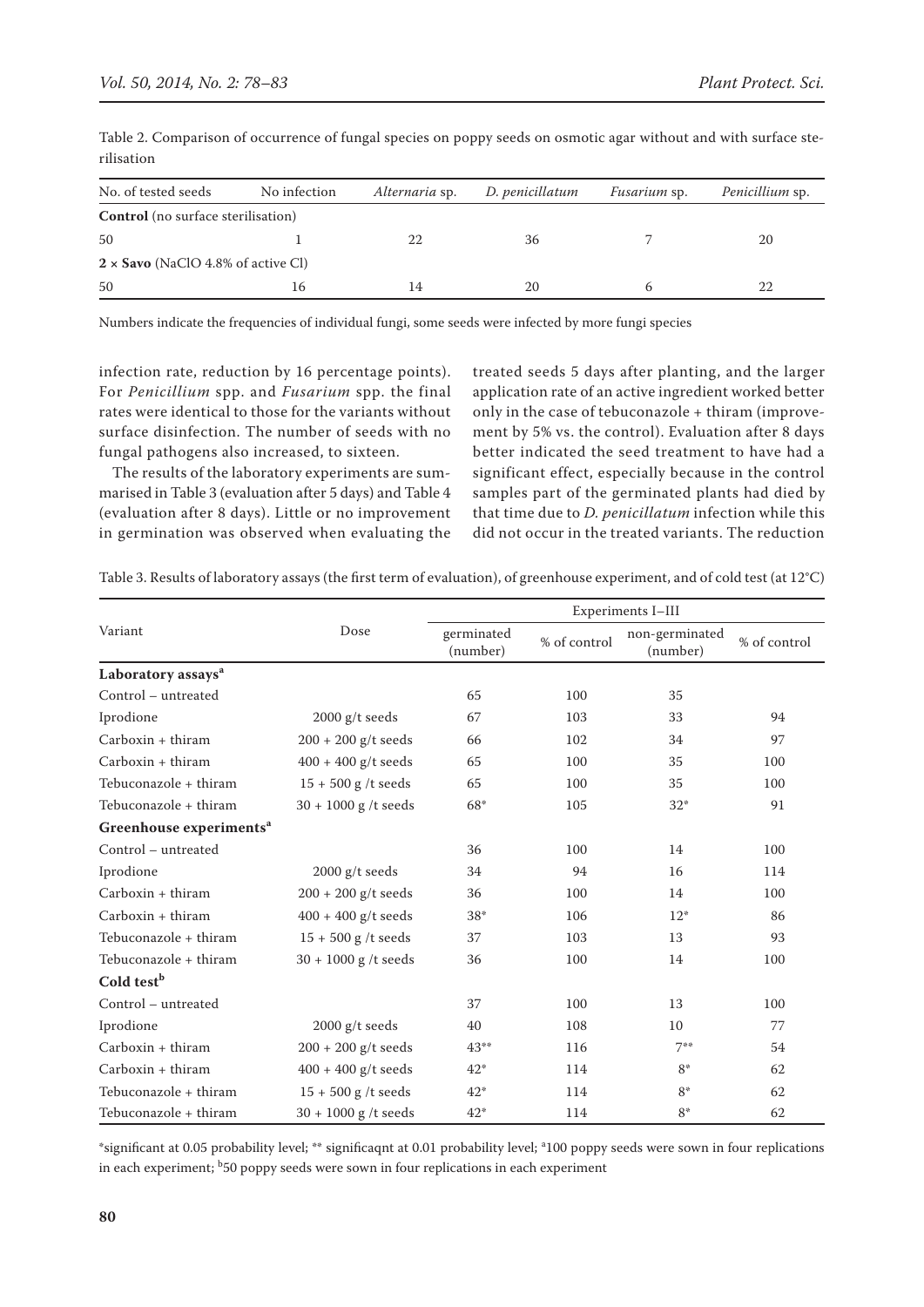|                       |                        | Experiments I-III      |                   |                            |              |                   |                   |  |
|-----------------------|------------------------|------------------------|-------------------|----------------------------|--------------|-------------------|-------------------|--|
| Variant               | Dose                   | germinated<br>(number) | $%$ of<br>control | non-germinated<br>(number) | % of control | dwarf<br>(number) | $%$ of<br>control |  |
| Control – untreated   |                        | 56                     | 100               | 26                         | 100          | 18                | 100               |  |
| Iprodione             | $2000$ g/t seeds       | 61                     | 109               | 23                         | 88           | 16                | 89                |  |
| $Carboxin + thiram$   | $200 + 200$ g/t seeds  | 61                     | 109               | 23                         | 88           | 16                | 89                |  |
| $Carboxin + thiram$   | $400 + 400$ g/t seeds  | 62                     | 110               | 25                         | 96           | $13*$             | 72                |  |
| Tebuconazole + thiram | $15 + 500$ g /t seeds  | 61                     | 109               | 21                         | 81           | 18                | 100               |  |
| Tebuconazole + thiram | $30 + 1000$ g /t seeds | 62                     | 110               | 20                         | $77*$        | 18                | 100               |  |

Table 4. Results of laboratory experiments – the second term of evaluation

\*significant at 0.05 probability level; 100 poppy seeds were sown in four replications in each experiment

of plants relative to the control was 9 plants after 8 days, while in the treated variants it was only 4 plants. Therefore, the positive influence of seed treatment had a more marked effect in the range of 9–10% vs. the control. The effect was sensitive to application rate, as the higher-rate treatments attained greater numbers of plants in the germinated category. With tebuconazole + thiram at both application rates and carboxin + thiram at the lower rate, the number in the not germinated category was also markedly decreased. In the carboxin + thiram higher-rate variant and in the case of iprodione, the number of plants in the underdeveloped category was markedly decreased.

The results of the greenhouse experiments are summarised in Table 3 and comprise a composite of three identical greenhouse experiments performed in pots with potting soil at a temperature of 18–20°C. The results of these experiments are very similar to those observed in laboratory conditions when evaluated after 5 days. The number of germinated plants was little affected (in the range of 0–6% vs. the control) while the germination rate was even lower (by 6%) in the case of iprodione treatment. The reason for the differences in results of the laboratory test after 8 days and that of the greenhouse test after 14 days was the absence of visible infection by *D. penicillatum* in control variants for the poppy plants already emerged. Also, a higher total number of germinated plants was determined in experiments using potting soil in the greenhouse (72% germination in the case of the control) than in the laboratory tests (56% germination for the control).

## **DISCUSSION**

Upon analyzing the range of fungal species occurring on the poppy seeds, it is noteworthy that *D. penicillatum* was dominant and that the contami-

nation rate for seeds in a sample can reach very high values. *Alternaria* spp. are common representatives of saprophytic fungi occurring on dead plant tissues and their presence on poppy seeds was expected. Contamination probably had occurred during harvest by combine harvesters. The presence of the *Penicillium* genus is most probably caused by handling of the poppy seeds under laboratory conditions. Be that as it may, *Alternaria* spp. and *Penicillium* spp. have no great practical importance for the emergence and growth of poppy in field conditions (MIHAELA *et al.* 2013).

*Fusarium* spp. presents quite another case, as these fungi are able to produce mycotoxins which can be important in poppy, particularly inasmuch as poppy seeds are intended for direct human consumption. The occurrence of these fungi was at very low levels, however, and it can be considered likely that this constituted a case of secondary contamination of seeds either from surrounding crops or from plant residues during harvest. During autumn 2011, GARIBALDI *et al.* (2012) observed symptoms of a wilt disease on plants of *Papaver nudicaule* (Iceland poppy) in northern Italy. BLAST analysis showed an E-value of 0.0 and 100% identity with the internal transcribed spacer (ITS) sequence of *F. oxysporum* (HQ649820). To confirm pathogenicity, tests had been conducted by inoculating roots of poppy. Inoculated plants showed typical symptoms of Fusarium wilt after 10 days while non-inoculated plants remained healthy.

The use of repeated surface disinfection of poppy seeds should preclude germination and growth of mycelia from conidia adhering to the surface of the seeds and thus determine whether certain fungi are able also to grow into the seeds. After disinfection, the occurrence of *D. penicillatum* and *Alternaria*  spp. on poppy seeds placed on osmotic agar markedly decreased while the infection rates for *Penicil-*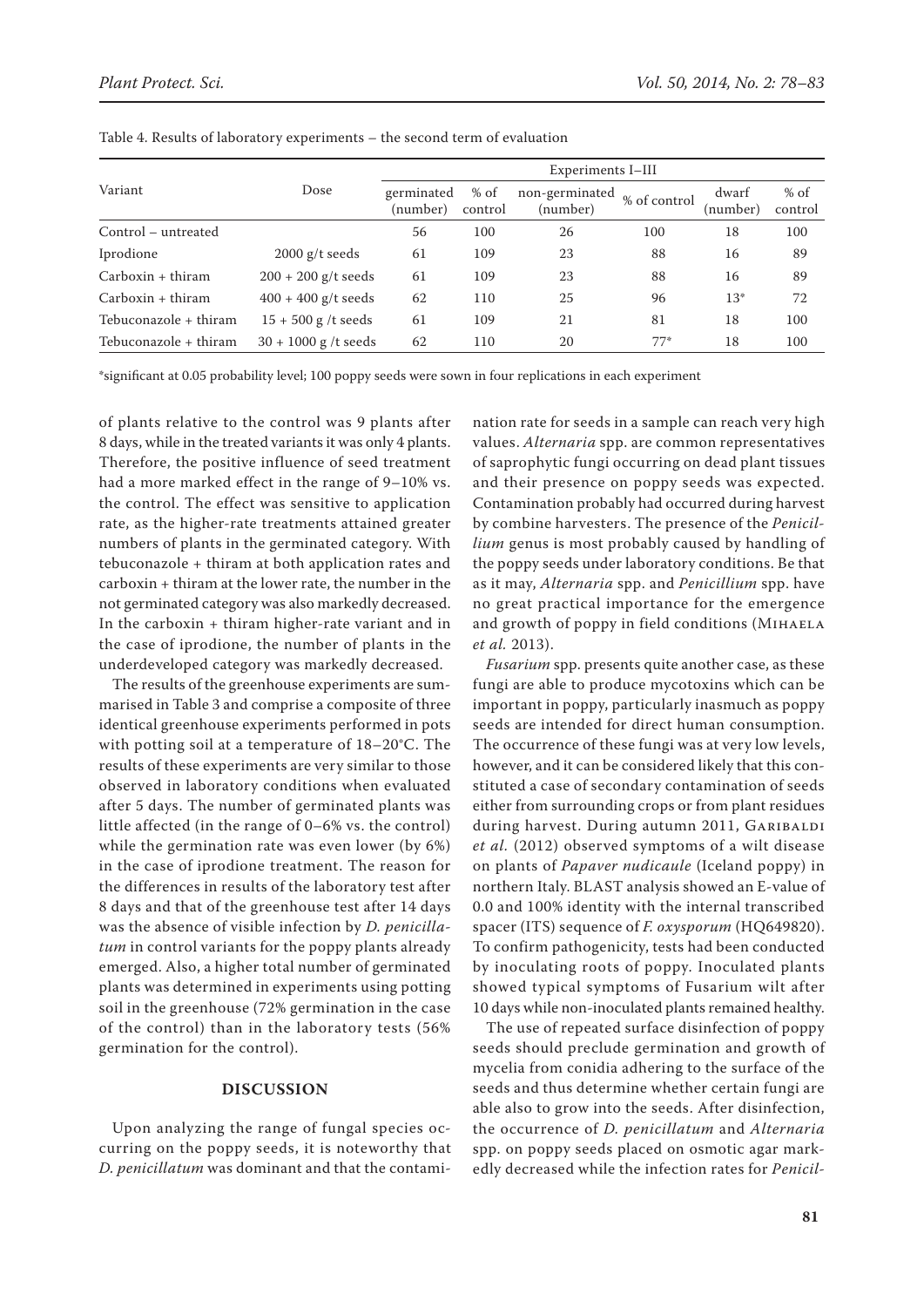*lium* spp. and *Fusarium* spp*.* remained unchanged. This could be due to the fact that poppy seeds have a very rough and crenulated surface, and therefore it is possible that not all conidia were removed even after double disinfection of the surface. SELCUK *et al.* (2008) reported that using a low-pressure cold plasma system to achieve surface decontamination of cereal and legume seeds from *Aspergillus* spp. and *Penicillium* spp. fungi reduced the rate of seed contamination to less than 1% of its original, artificially contaminated rate.

The conidia size for the individual species of monitored fungi also can play an important part here. While the conidia of *D. penicillatum* and *Alternaria*  spp. are large  $(40 \times 9 \text{ nm}$  and  $100 \times 10 \text{ nm}$ , respectively), the conidia of *Fusarium* spp. in those species most commonly occurring under field conditions in the Czech Republic (*F. culmorum*, *F. graminearum,* and *F. avenaceum*) are slender and pointed (35–70 nm × 3–6 nm), and in *Penicillium* spp. they are round and very small (3.0–3.5 nm). The large and round conidia of *D. penicillatum* and *Alternaria* spp. can be more easily removed from the uneven surface of the seeds than can the thin and pointed conidia of *Fusarium*  spp*.* and the small, round conidia of *Penicillium* spp. This also conforms to the increase in the number of seeds without infection after surface disinfection from 1 to 16 seeds. In order to definitively prove or disprove the theory that certain fungi grow into the interior of poppy seeds, it will be necessary to use other methods capable of proving, for example, the presence of the pathogen's DNA inside the embryo.

The influence of temperature on the infection rate of winter wheat by seed-borne common bunt (*Tilletia caries* (DC) Tul. and *Tilletia foetida* (Wall.) Liro) was monitored by Polisenska *et al.* (1998). They stated that higher infection occurred at lower soil temperatures after sowing without regard to sowing date. LIATUKAS and RUZGAS (2009) found the highest correlation between average daily temperature and infection rate for the occurrence of the bunt caused by *Tilletia caries* on wheat at 36 days after sowing and the lowest at 150 days after sowing.

Temperature plays an important role also in germination of poppy and for *D. penicillatum*. This fungus is capable of forming appressoria already 4 h after falling upon a leaf, and even at low temperatures of 7–13°C (Bailey *et al.* 2000). In poppy, temperature is a decisive factor for germination energy. At 10°C, seeds germinate within 5–6 days; at 18–20°C, germination is within 3–4 days.

Therefore, based upon the findings from the laboratory and greenhouse experiments, another experiment was designed utilising reduced temperature conditions. The results of three identical low-temperature tests are summarised in Tables 3. The number of germinated plants for the control was comparable to the number determined in the greenhouse tests. A marked and significant effect of the treatments was observed, however, as they increased the number of germinated plants by 8–16% vs. the control, while in greenhouse experiments the influence of the seed treatments was relatively low. It is clear that in the low-temperature conditions prevalent in early spring, when poppy is sown, the help of seed treatments can be important for improving poppy emergence. The same result might also be achieved, however, by using healthy seeds obtained while taking better care to ensure good health conditions in seed-growing areas.

*Acknowledgement*. The authors would like to thank English Editorial Services, s.r.o. for translation and revision of the manuscript.

### **REFERENCES**

- Bailey B.A., Apel-Birkhold P.C., O'Neill N.R., Plaskowitz J., Alavi S., Jennings J.C., Anderson J.A. (2000): Evaluation of infection processes and resulting disease caused by *Dendryphion penicillatum* and *Pleospora papaveracea* on *Papaver somniferum.* Phytopathology, **90**: 699–709.
- FARR D.F., O'NEILL N.R. (2000): Morphological and molecular studies on *Dendryphion penicillatum* and *Pleospora papaveracea*, pathogens of *Papaver somniferum*. Mycologia, **92**: 145–153.
- Garibaldi A., Martini P., Repetto L., Odasso M., BERTETTI D., POLI A., GULLINO M.L. (2012): First report of *Fusarium oxysporum* causing wilt on Iceland poppy (*Papaver nudicaule*) in Italy. Plant Disease, **96**: 1823–1823.
- International Seed Testing Association (2011): International Rules for Seed Testing: Rules & Annex (sic) to Chapter 7 (includes the 1.2.1 Amendments 2011). International Seed Testing Association, Bassersdorf.
- Kahar L.S., Nigam K.B., Tomar S.S. (1991): Effect of Supersorb on opium poppy. Current Research, **20**: 240–241.
- Kamkar B., Al-Alahmadi M.J., Mahdavi-Damghani A., VILLALOBOS F.J. (2012): Quantification of the cardinal temperatures and thermal time requirement of opium poppy (*Papaver somniferum* L.) seeds to germinate using non-linear regression models. Industrial Crops and Products, **35**: 192–198.
- Landa B.B., Montes-Borrego M., Munoz-Ledesma F.J., Jimenez-Diaz R.M. (2007): Phylogenetic analysis of